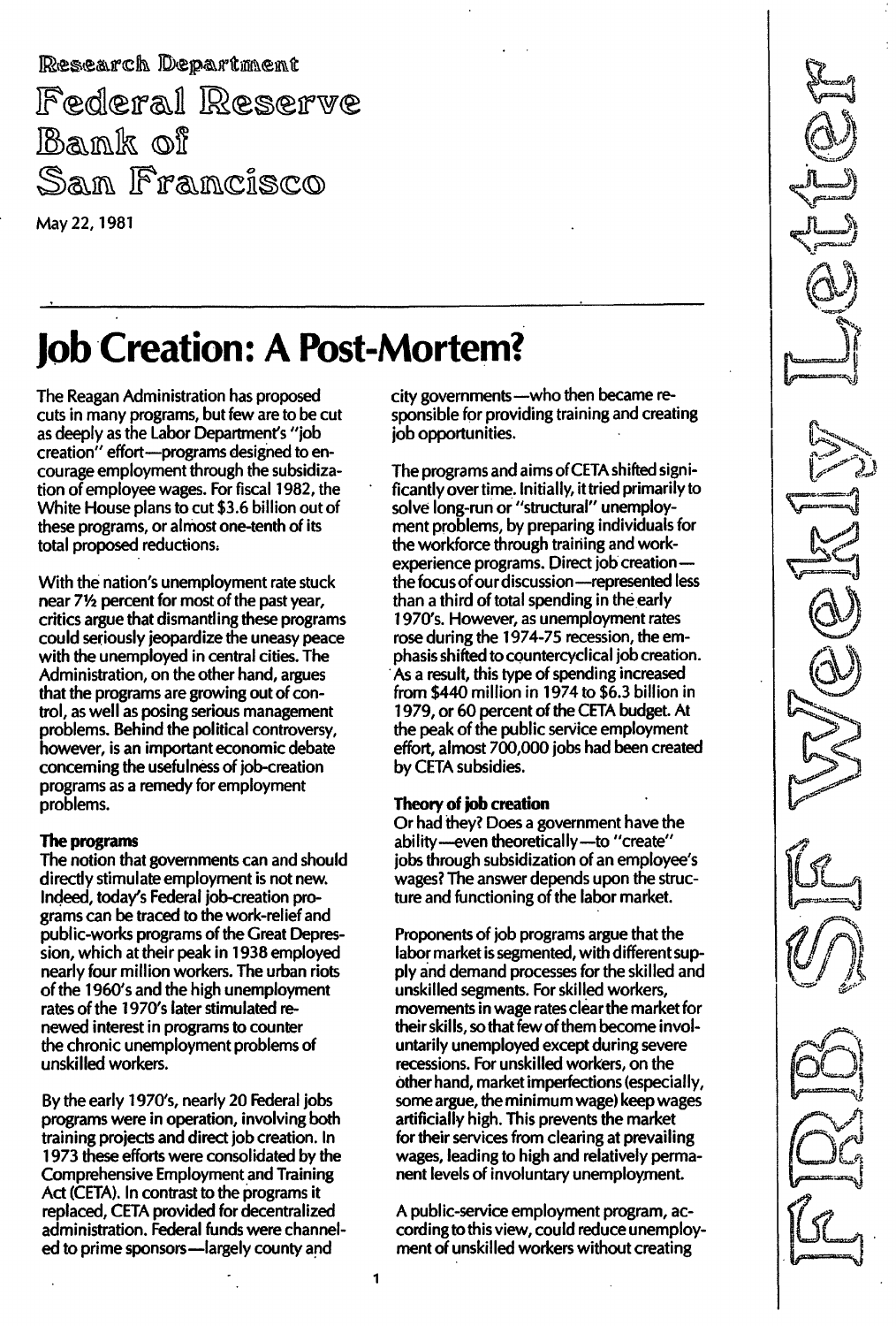Research Department

Federal Reserve Bank of San Francisco.

Opinions expressed in this newsletter do not necessarily reflect the views of the management of the Federal Reserve Bank of San Francisco, or of the Board of Covemors of the Federal Reserve System.

general inflationary pressures on wages; this would be achieved by identifying and hiring those workers who were unable to get a job at the prevailing wage. (The same effect could be achieved by subsidizing a private employer to hire these individuals.) In this view, jobs can be "created": by circumventing the market imperfection, the program increases employment of unskilled workers without affecting the employment of others, for a net increase in employment and output.

Rejecting this "segmented markets" view, opponents of job creation argue that market imperfections are a relatively unimportant influence on unemployment. Rather, high unemployment rates among unskilled workers are seen to be the result of the high iobturnover rates inherent to these markets. Therefore, the wages of unskilled workers clear the market for their services, and any increase in demand resulting from jobcreation programs only increases the wages paid these workers (relative to the wages of skilled workers). This in turn tends to reduce the private sector's demand for unskilled labor. In the extreme, therefore, a jobs program might simply convert private-sector employment into public-sector employment one-for-one, with no net job creation -- but with an adverse effect on wage inflation.

### Targeting problems

Such theoretical considerations have undoubtedly contributed to the lack of enthusiasm for job creation among Administration policymakers. But the efficacy of job creation programs can be questioned on operational grounds as well. For example, there is the difficulty of "targeting" job-creation expenditures on the individuals suffering employment problems. Market forces tend to cause inaccurate targeting of program expenditures. If the subsidized jobs pay the prevailing wage (or greater), they will attract individuals who have no employment problems, and the impact on the target group will be lost. This tendency would be weakened if subsidized jobs paid significantly less than the prevailing unskilled wage, but this is typically not the case. .

The architects of CETA tried to solve the targeting problem by defining a set of eligibility criteria to identify truly disadvantaged workers. There is evidence to suggest, however, that despite these criteria, low-skill workers were not well represented among those in CETA job slots. Indeed, a 1977 study found that those receiving CETA public-service employment tended to be better educated than the experienced labor force as a whole; 76 percent of those in CETA job slots had 12 or more years of education, versus 71 percent for the experienced labor force. (Minorities did, however, tend to be better represented in CETA jobs.)

A related problem is the tendency by employers to use the funds to hire people that they would have hired anyway. The effect of this "fiscal substitution effect" is to convert the jobs program into a general-purpose subsidy to the employer.

This problem is difficult to handle through eligibility criteria or other administrative means, because an employer usually is better qualified than a jobs-program administrator to judge the potential value of an individual in a particular job-and hence what should be paid. Even without a subsidy, an employer might be quite willing to hire an individual who superficially appears to be in need of assistance.

Under CETA, employers apparently have found it easy to convert conventional employment to subsidized employment. In one study, economists George Johnson and James Tomola found almost perfect fiscal substitu- . tion among state-and-Iocal government employers-after only six quarters, virtually all of the public-service slots had replaced conventional positions, leaving total employment unaffected. In effect, CETA unintentionally became a revenue-sharing program for public employers.

#### Youth problem

In view of these considerations, many economists see job-creation efforts as an unpromising method of dealing with the overall unemployment problem. Towards the end of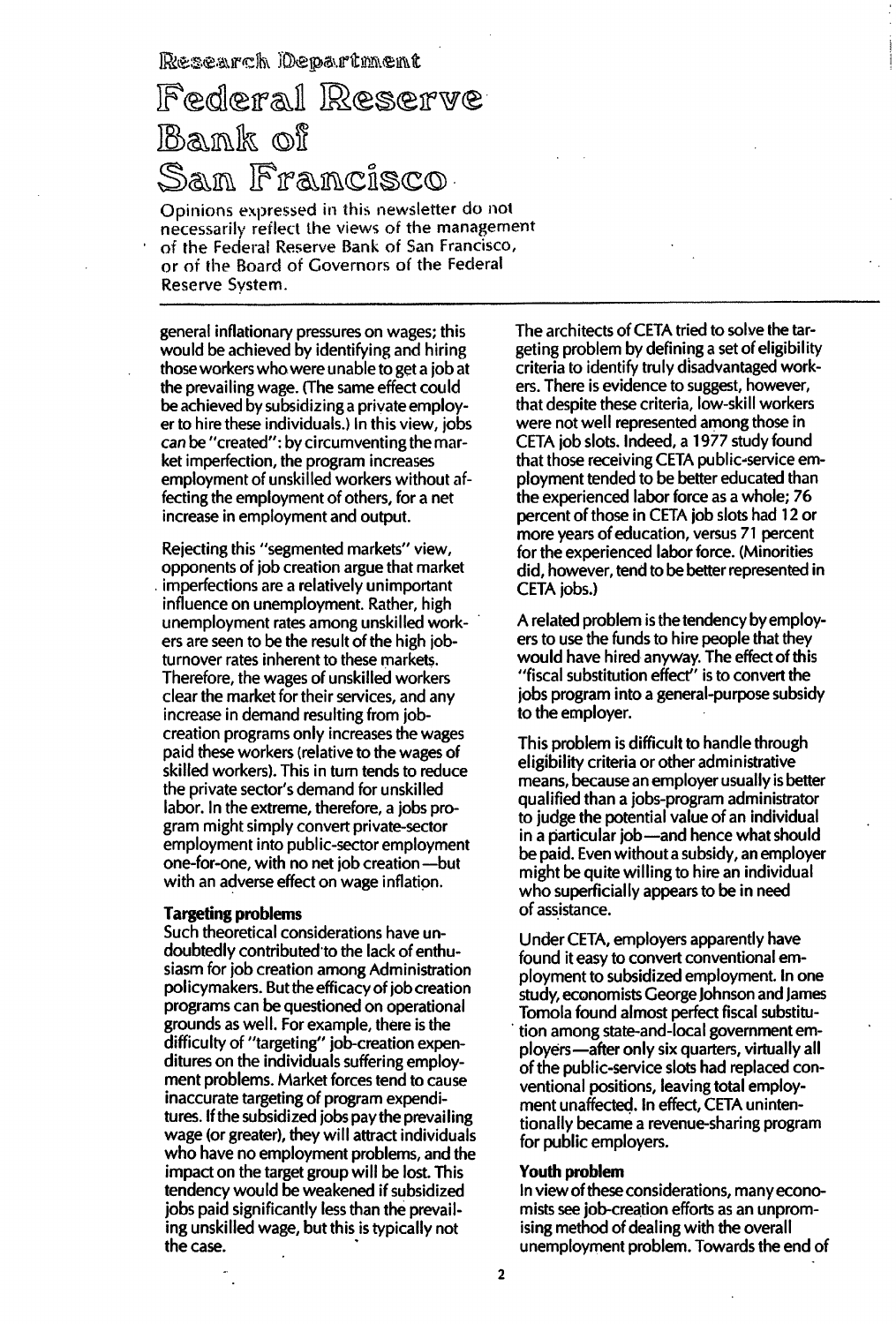the Carter Administration, in fact, Congress itself had begun shifting the emphasis of CETA away from public-service employment. Some enthusiasm remains, however, for the use of this approach in dealing with the youth unemployment problem -- partly because of its severity (with 40-percent unemployment rates among minority youth) and partly because of the belief that market imperfections may be more important in youth labor markets. For this reason, the Carter Administration in 1 980 sought to channel more CETA funds toward youthful workers.

Some economists are skeptical, however, that the "segmented markets" notion is operative even for youth. High unemployment among teenagers may reflect not only the wage rigidities created by the minimum wage and other market imperfections, but also young workers' (voluntarily) high job-turnover rates and lengthy job-search patterns. Such behavior may in turn be stimulated by improved nonwork income opportunities, particularly family-assistance (welfare) programs.

Both points of view may have some relevance. Many studies have found an association between the minimum wage and youth employment, suggesting the existence of a certain amount of "market segmentation." The association is far from perfect, however, and other forces appear to be at work. In addition, some direct support for the "voluntary turnover" view comes from recently completed welfare experiments (the Seattle and Denver Income Maintenance Experiments). These Federally-funded experiments



studied the effects of family-income guarantees that were 25 to 30 percent more generous than conventional welfare programs. Economist Richard West of SRI International found that these experimental programs reduced the work effort of youth by 33 to 43 percent. These results suggest that it may be difficult for job-creation programs to significantly affect the youth unemployment problem.

## Future of job creation

Overall, the theoretical uncertainties and practical difficulties involved with job creation have raised questions about the efficacy of such programs as a general remedy for hardcore unemployment. At the very least, the Carter Administration's ambitious plan to create one million jobs through such programs would not have the support today among labor economists and policymakers that it had in 1977. And in the short term, the Reagan Administration has made it clear that it is switching the emphasis of unemployment policy-from job creation to job training and fiscal reform, and from the public sector to private business and unions.

Nevertheless, job creation is a durable concept, made durable perhaps by the memory of the extensive Great Depression programs which did appear to "work" - albeit under radically different labor-market conditions. If unemployment does not yield to the new Administration's initiatives, job creation may return to the top of the labor-policy agenda once again.

Randall Pozdena and Karen Vangsgard



3